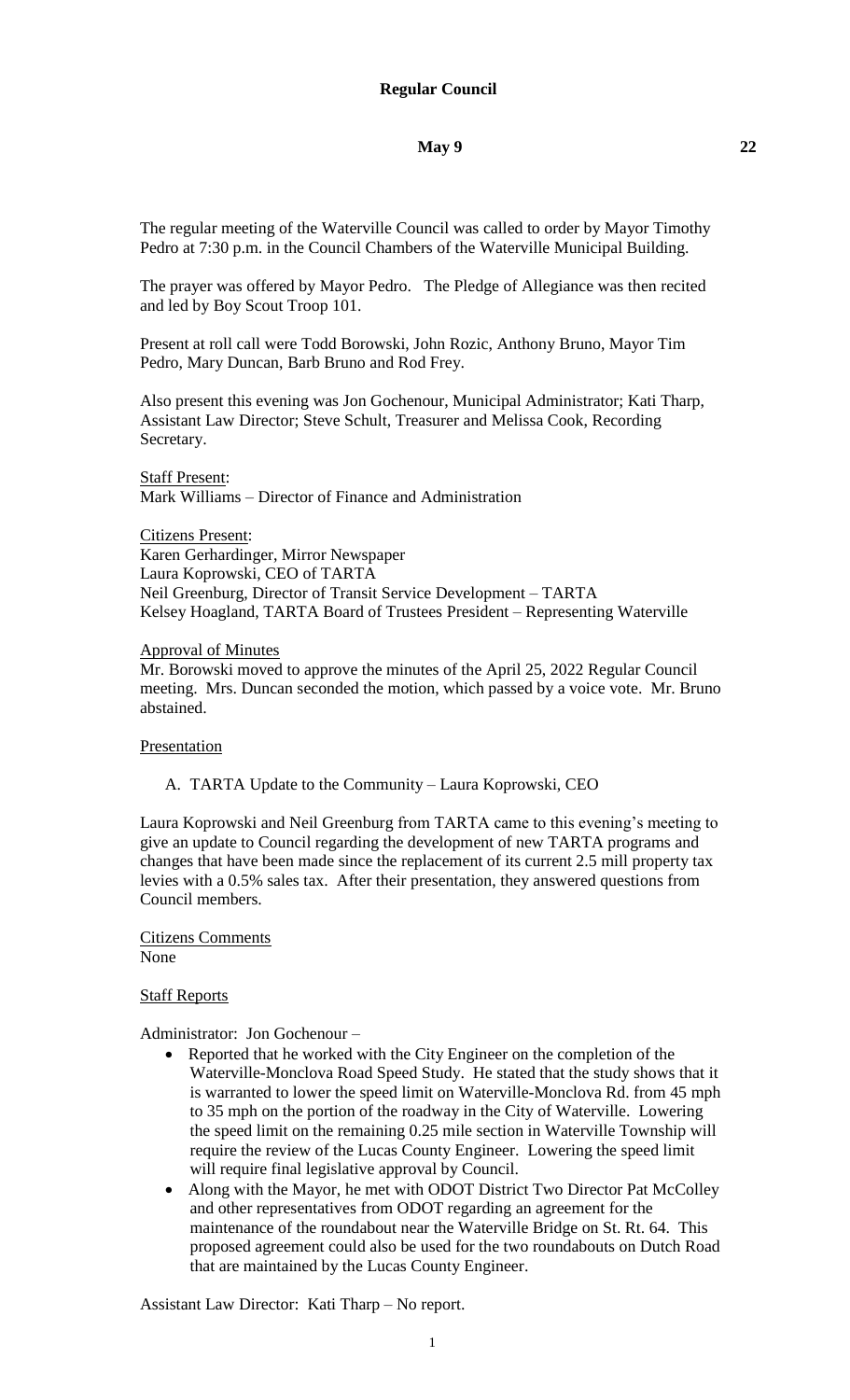Finance Director: Mark Williams – No Report

Treasurer: Steve Schult – No Report

Communications from Council Members/Committees

A. Appointment to Various Commissions, Boards and Committees

A list of appointments proposed by the Mayor for Council's consideration and approval was included in the Council packet.

Mr. Bruno moved to approve the appointment of Frederick Greive and John Morse for two-year terms, expiring 12/31/23, to the Public Safety Committee. Mrs. Bruno seconded the motion, which passed by unanimous voice vote.

Mr. Borowski – No report.

Mr. Rozic – No report.

#### Mr. Bruno –

- Mentioned that the Parks and Recreation Committee would like to start the planting of flowers and plants at Waterworks Park. Mr. Gochenour suggested that they get a plant list together and get with Mr. Blair to get this ordered and purchased.
- Stated that he has been contacted by residents of the Bridgehampton Woods Subdivision who requested that a speed limit sign be placed closer to the entrance of the subdivision. He will address this with Chief Valvano.

Mrs. Duncan – No report.

Mrs. Bruno – No report.

Mr. Frey – No report.

Mayor Pedro –

• Reported that at their meeting with ODOT, ODOT stated that there are some grant programs to perform safety studies for various roadways in the City that we feel might need some attention. This will be presented to the Safety Committee at an upcoming meeting.

#### OLD BUSINESS:

A. ORDINANCE 04-22 AN ORDINANCE AMENDING PART THREE OF THE CODIFIED ORDINANCES OF THE CITY OF WATERVILLE, SCHEDULE V OF THE TRAFFIC SCHEDULES: RESTRICTED OR PROHIBITED PARKING BY ADDING NO PARKING AREAS TO A PORTION OF THE ANTHONY WAYNE TRAIL NEAR OVERLOOK DRIVE

*Third Reading and Legislative Action*

The enclosed Ordinance would establish a new no parking area along the east side of the Anthony Wayne Trail starting 295 feet north of the intersection of Overlook Drive and extending north approximately 1,538 feet to 311 Anthony Wayne Trail. The new no parking zone has been recommended by the Police Chief and the Public Works Director to eliminate safety concerns regarding parking along the Anthony Wayne Trail during special events held at the nearby Buffalo Rock Brewery. Parking along this roadway with a posted 45 mph speed limit is potentially dangerous especially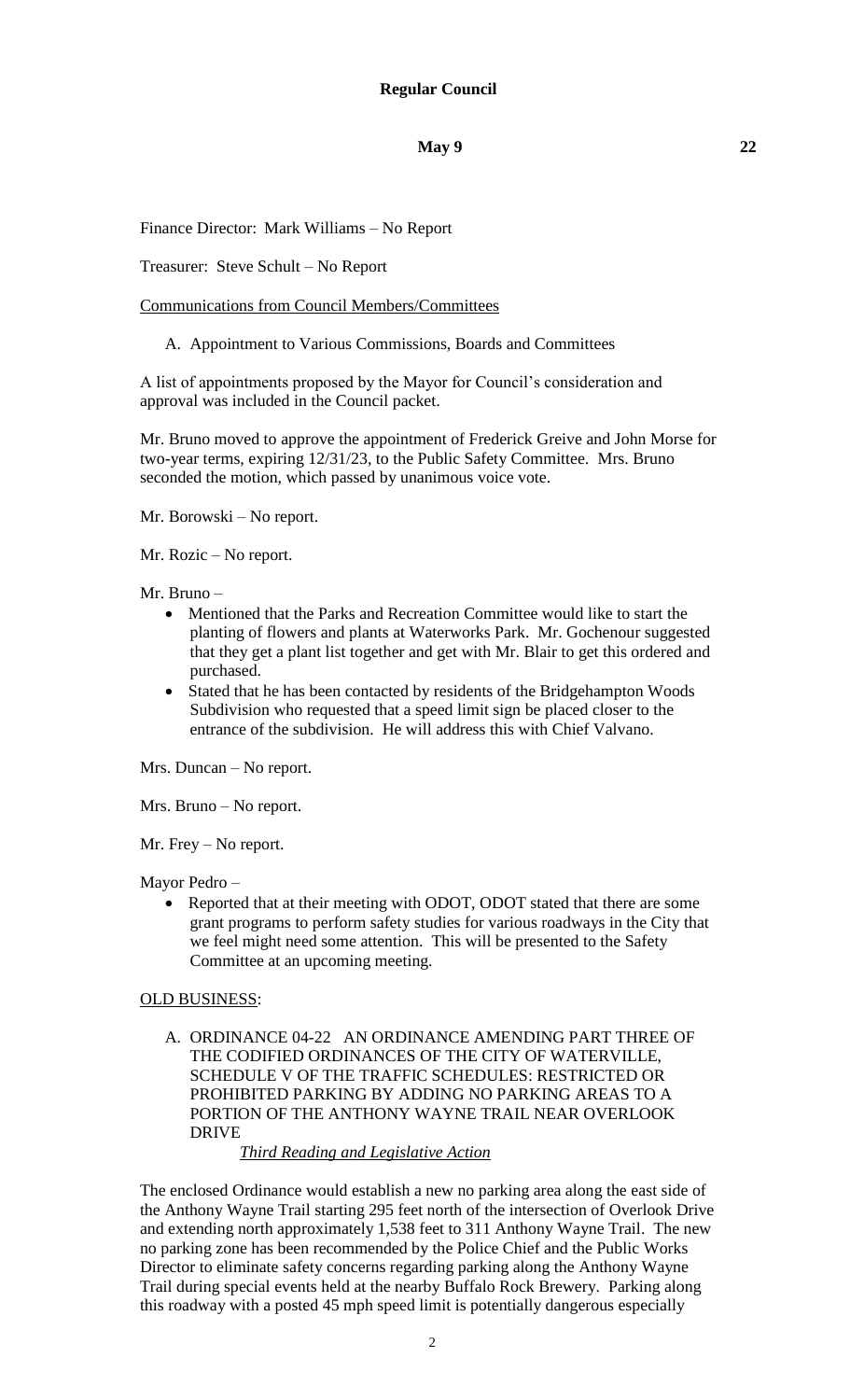during evening hours where visibility is reduced. The creation of the no parking area was recommended by the Public Safety Committee at their April 7, 2022 public meeting. Maps indicating the location of the proposed new no parking area were included in Council's meeting packets.

Mr. Frey moved to adopt Ordinance 04-22. Mr. Rozic seconded the motion.

Roll Call: Mr. Borowski – yes, Mr. Frey – yes, Mr. Bruno – yes, Mrs. Duncan – yes, Mayor Pedro – yes, Mrs. Bruno – yes, Mr. Rozic – yes. The motion passed unanimously.

### NEW BUSINESS:

A. REFERRAL TO PLANNING COMMISSION - REZONING OF A 12.527 ACRE PORTION OF PARCEL 96-56053 LOCATED IN THE 1400 BLOCK OF PRAY BOULEVARD FROM (C-3) HIGHWAY COMMERCIAL TO (R-4) MULTI-FAMILY RESIDENCE DISTRICT

An application has been received from Cash Waggner and Associates, agent, to rezone a 12.527 acre portion of parcel 96-56053 in the 1400 block of Pray Boulevard from (C-3) Highway Commercial to (R-4) Multi-Family Residence District. The next Planning Commission meeting is scheduled for June 6, 2022.

Mr. Rozic made a motion to refer this rezoning request to the Planning Commission for their review and recommendation. Mrs. Duncan seconded the motion, which passed by unanimous voice vote.

B. ORDINANCE 05-22 AN ORDINANCE AMENDING ORDINANCE 05-22, THE AMENDED FY 2022 ANNUAL APPROPRIATIONS ORDINANCE AND DECLARING AN EMERGENCY

This Ordinance would authorize the second amendment to the 2022 Appropriations. Significant items included in this amendment are: increased grant revenue (\$133,000) and expense (\$133,000) for the Anthony Wayne Intersection Improvement Project; expense (\$76,400) for the Waterworks Park Sewer installation and the design of the entrance wall for Parker Square Phase 2 and other routine items.

Mayor Pedro made a motion to suspend the rules to allow for the passage of Ordinance 05-22 as an emergency measure. Mr. Frey seconded the motion.

Roll Call: Mr. Bruno – yes, Mr. Frey – yes, Mayor Pedro – yes, Mrs. Duncan – yes, Mr. Borowski – yes, Mrs. Bruno – yes, Mr. Rozic – yes. The motion passed unanimously.

Mrs. Duncan made a motion to move for the passage of Ordinance 05-22 as an emergency measure. Mrs. Bruno seconded the motion.

Roll Call: Mr. Rozic – yes, Mrs. Bruno – yes, Mr. Borowski – yes, Mrs. Duncan – yes, Mayor Pedro – yes, Mr. Frey – yes, Mr. Bruno - yes. The motion passed unanimously

C. RESOLUTION 15-22 A RESOLUTION AUTHORIZING THE MUNICIPAL ADMINISTRATOR TO ENTER INTO AN AGREEMENT WITH PROUDFOOT ASSOCIATES INC. FOR ENGINEERING SERVICES TO PREPARE PLANS, SPECIFICATIONS AND BID DOCUMENTS FOR THE 2023 CANAL ROAD WATERLINE REPLACEMENT PROJECT

This Resolution authorizes an agreement with Proudfoot Associates, Inc. for engineering services to prepare plans, specifications and bid documents for the 2023